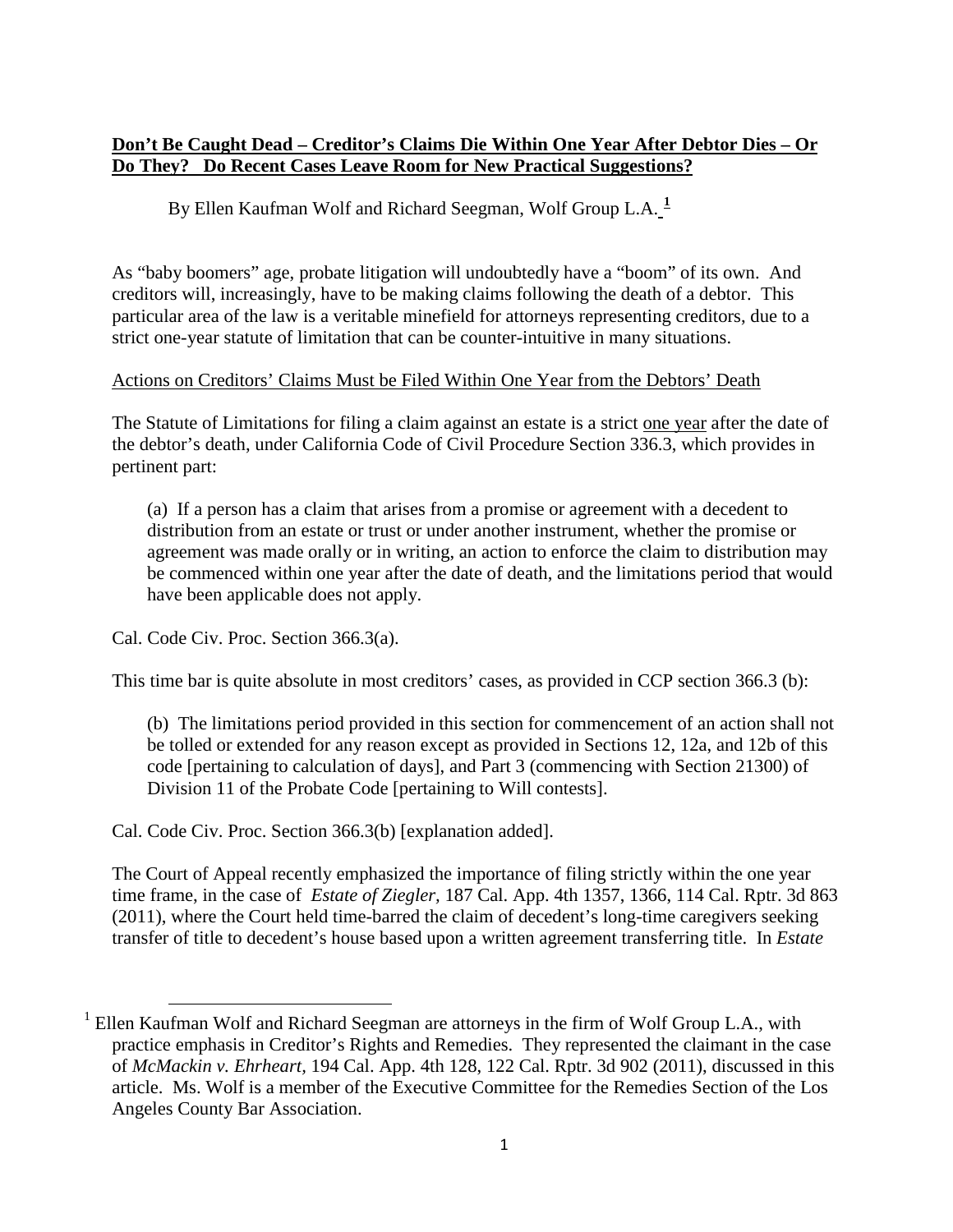*of Ziegler*, the claim was filed three weeks after expiration of the one-year statute of limitations. The Court held that CCP Section 366.3(b) applied and barred the claim.

The legislative history behind CCP Section 366.3, enacted in 2000, reveals the purpose of the bill to make a consistent statute of limitations for all claims arising from a contract, whether written or oral, express or implied, for payment of money, or (especially) a contract to make a will or other quasi-contractual claim such as a *Marvin[2](#page-1-0)* claim. The legislative history reflects: "Existing law  $\ldots$  [ $\parallel$ ]  $\ldots$  [ $\parallel$ ]  $\ldots$  [d]oes not provide a uniform statute of limitations for claims arising from a contract to make a will or other promise or agreement with a decedent to a distribution from an estate or trust." (Assem. Com. on Judiciary, Analysis of Assem. Bill No. 1491 (1999-2000 Reg. Sess.) as amended Jan. 3, 2000, p. 3.) The same analysis explained further, "Current law has an uncertain statute of limitations in regard to equitable and contractual claims to distribution of estates. In some cases, the statute may run three years from discovery of the action or four years under a contract theory. [¶] Section 1 of the bill establishes a one-year statute of limitations for the enforcement of these claims, consistent with the current limitations period for claims against a decedent. (See Code of Civil Procedure section 366.2.) According to the sponsor, `[t]he consistency of the new statute of limitations with the current statute regarding claims against a decedent will also give greater assurance to fiduciaries who are attempting to administer estates.'" (*Id.* at p. 4, underscoring omitted.)

The Senate analysis also reflects that the reason for the new statute of limitations was more to clarify ambiguities and discrepancies in existing law than to shorten the statute of limitations per se: "Existing law specifies the statute of limitations applicable to a claim against a decedent's estate based upon a contract to make or to revoke a will or trust as three years from discovery of the action, or four years from the date of the contract or instrument in writing. (Probate Code Section 150.) [¶] Existing case law has interpreted these statutes, as they apply to contracts to make or revoke wills or trusts, to be one year from the date of death. [¶] This bill would establish the statute of limitations to file a claim for distribution of an estate under any instrument or an equitable estoppel theory as one year from the date of decedent's death, which may not be tolled except for a `no contest' action. The bill would apply only to actions brought on claims concerning persons dying after the effective date of the bill." (Sen. Com. on Judiciary, Analysis of Assem. Bill No. 1491 (1999-2000 Reg. Sess.) as amended Mar. 23, 2000, pp. 2-3, underscoring omitted.)

A short limitations period was seen as beneficial to promote the prompt settlement of estates and to conform the limitations period for such claims to the same one-year period that applies to claims that could have been asserted against the decedent during his or her lifetime. (*Id.* at pp. 11-13.)

# <span id="page-1-0"></span>Exceptions to the One-Year Rule May be Emerging

<sup>&</sup>lt;sup>2</sup> Marvin v. Marvin, 18 Cal. 3d 660, 134 Cal. Rptr. 815 (1976), affording rights to unmarried cohabitants under theories including, *inter alia,* breach of express or implied Contract, partnership or joint venture, quantum meruit, specific performance, constructive trust, or equity where other remedies "inadequate."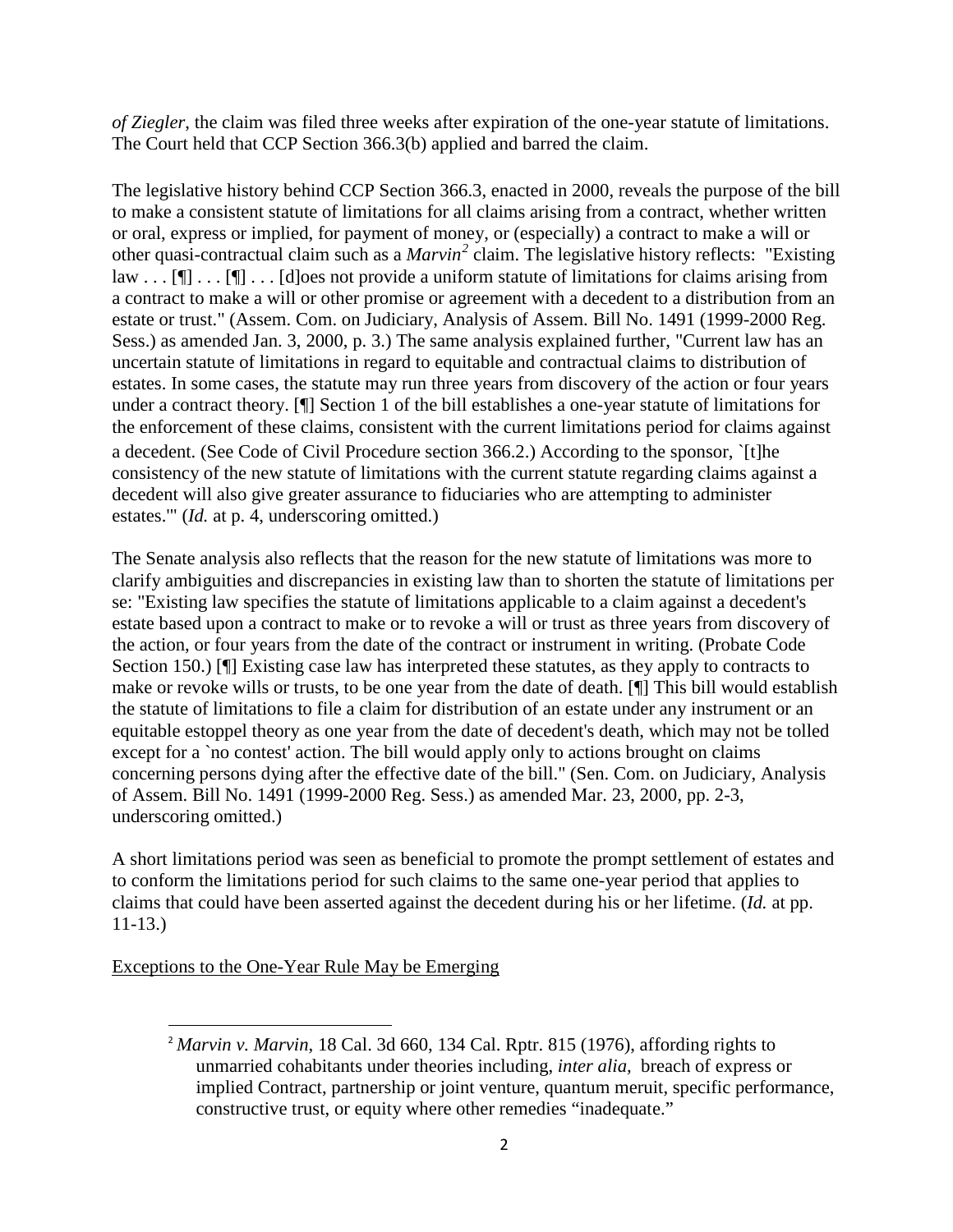In two recent cases, the courts have begun to recognize at least some of the difficulties creditors face, especially where the circumstances are such that a creditor would not believe it necessary to file a claim within one year, or at all.

# A Recent Case Holds the One Year Statute of Limitations Not Applicable to Debts Based on Statute

In the case of *Maxwell-Jolly V. Martin***,** 198 Cal.App.4th 347 (2011), the Court of Appeals of California, First District, Division Two, distinguished obligations based on a statute from those based on a contract. The Court held that the uniform one-year statute of limitations did not apply to all actions arising from claims for payment out of an estate, but rather would not apply if the action could be pursued on a statutory theory without any alleged breach of contract. In *Maxwell-Jolly V. Martin*, supra, the debt arose from a Medi-Cal reimbursement statute.

The *Maxwell-Jolly* court distinguished *Ferraro v. Camarlinghi* (2008) [161 Cal.App.4th 509](http://www.leagle.com/xmlcontentlinks.aspx?gfile=161%20Cal.App.4th%20509) [\[75](http://www.leagle.com/xmlcontentlinks.aspx?gfile=75%20Cal.Rptr.3d%2019)  [Cal.Rptr.3d 19\]](http://www.leagle.com/xmlcontentlinks.aspx?gfile=75%20Cal.Rptr.3d%2019) (*Ferraro*), in which a family dispute over an estate was framed in terms of fraud and conversion as well as breach of contract, but the Court held the claims governed and barred by section 366.3. The *Maxwell-Jolly V. Martin* found the *Ferraro* and other cases to be "significantly distinguishable from the case before us, in large part because they all involved an express promise, a promise distinctly lacking in this case." The *Maxwell-Jolly V. Martin* Court did not apparently find an "express promise" in the argument, advanced by the Debtor, that the obligation only arose if the Medi-Cal recipient "agreed" to accept Medi-Cal payments on the terms offered, and in that context impliedly "agreed" to reimburse the state from his or her estate after death. The Court found such a construction to be "untenable."

# A Recent Case Holds the One Year Statute of Limitations May be Equitably Estopped

Similarly, in *McMackin v. Ehrheart,* 194 Cal. App. 4th 128, 122 Cal. Rptr. 3d 902 (2011), the California Court of Appeal, Second District, found that the one-year statute of limitations under CCP 366.3 does apply to *Marvin*-type palimony claims, where based on an express or implied promise. However, the *McMackin* case held that application of the Statute of Limitations can be negated by the claimant's proper showing of equitable estoppel. This may have important implications for creditors.

In *McMackin*, the decedent, who died after a long battle with cancer, had promised her life partner of 17 years that he could live in her house for the rest of his life. Although she never put this promise and agreement in writing, other people, including the decedent's mother and sister, a mutual friend, and the girlfriend's housekeeper, were all aware of the promise and agreement.

The woman died intestate in 2004, leaving her two adult daughters as her legal heirs. They did not open a probate case for their mother's estate until 2008, more than three years after her passing. All during that time, the claimant continued to live in the home and pay the expenses thereof, as they had agreed, and as the daughters well knew. From 2004 until about 2009, the two daughters acquiesced in their mother's promise to the client, and gave no indication that they would one day dispute the client's right to live in the home.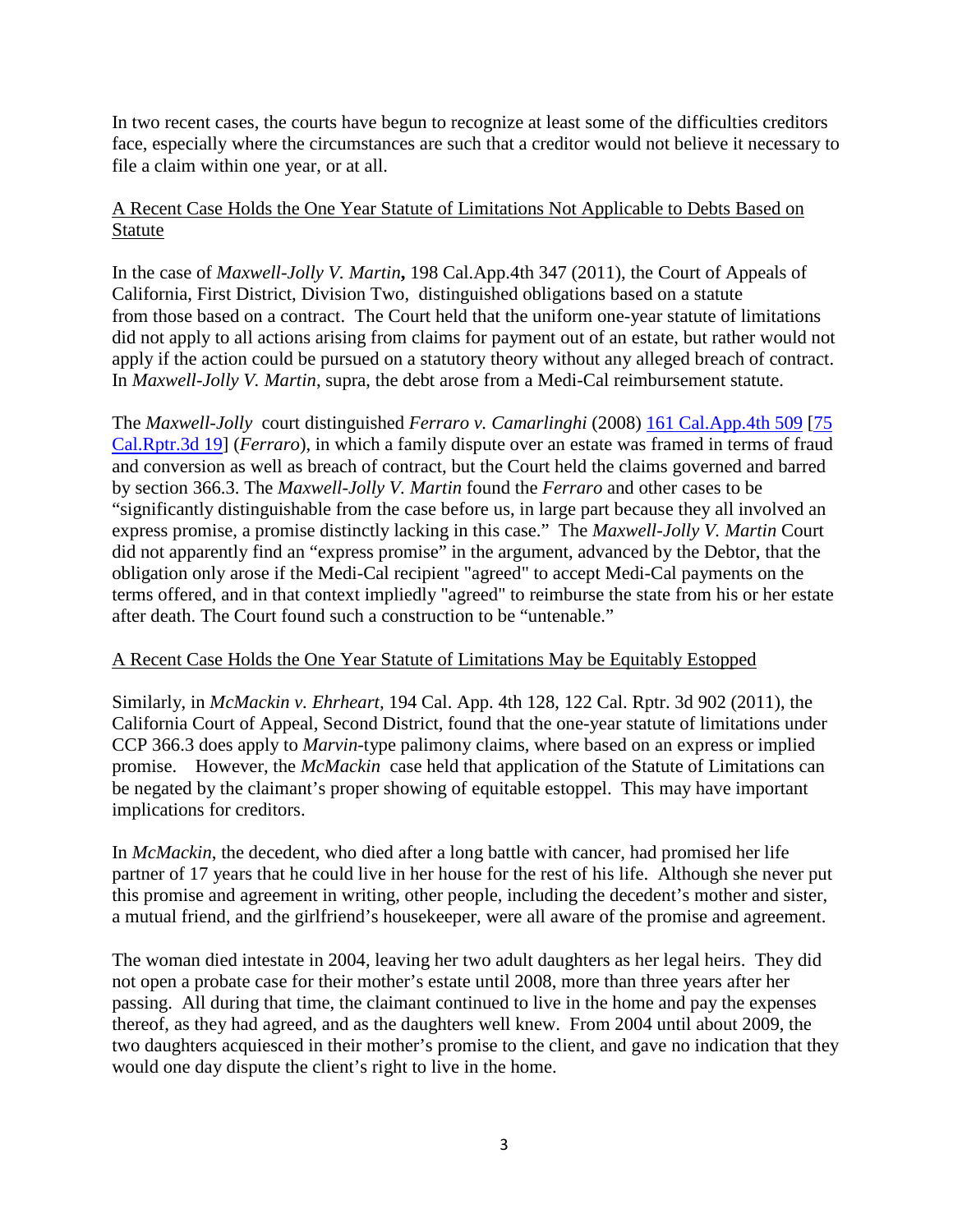Five years after the woman's death, in 2009, the daughters took the position that the claimant had to sign a lease and pay rent to continue living in the home, allegedly because the parties had a falling out about other money matters. A few months later, the daughters served a 60-day notice to quit on the claimant, and sought eviction.

The claimant filed a civil action for breach of contract, promissory estoppel, trespass to land, declaratory relief, and other related claims, and immediately sought a temporary restraining order and preliminary injunction, seeking to prevent the daughters from taking any further actions to eject him from the home, until the civil action was resolved. The Court granted the temporary restraining order, and after further briefing and another hearing on the merits, granted the preliminary injunction. The client later amended his complaint to allege a cause of action for his rights as an unmarried cohabitant pursuant to the oral agreement for a life estate, under the seminal California case, *Marvin v. Marvin*, 18 Cal. 3d 660, 134 Cal. Rptr. 815 (1976).

The daughters appealed the preliminary injunction, asserting the one year from death statute of limitations under CCP Section 366.3.

The claimant argued that CCP section 366.3 should not apply, either by definition under the *Marvin* claim, or under equitable estoppel: the decedent's daughters, by their own wrongdoing, lulled the client into believing that they would never dispute his right to live in the home for life, and, therefore, caused him to forbear from filing suit during the one-year limitations period. The Court of Appeal held that, upon a proper showing at trial, the doctrine of "equitable estoppel" could overcome the statute of limitations, and the promise of a life estate would be enforced in the client's favor.

The equitable estoppel argument was especially challenging in the face of CCP section 366.3(b), which provides in pertinent part: "The limitations period provided in this section for commencement of an action shall not be tolled or extended for any reason." The Court of Appeal explained that this provision did not preclude the application of the doctrine of equitable estoppel:

> [T]here is a distinction between tolling and equitable estoppel. Tolling concerns the suspension of the statute of limitations. The doctrine of equitable estoppel applies only after the limitations period has run to preclude a party from asserting the statute of limitations as a defense to an untimely action where the party's conduct has induced another into forbearing to file suit. (Citation omitted.) Thus, the restrictions on tolling set forth in section 366.3, subdivision (b) do not apply to the issue of whether the doctrine of equitable estoppel can be used to preclude a party from asserting the statute of limitations.

*McMackin v. Ehrheart,* 194 Cal. App. 4th 128, 142, 122 Cal. Rptr. 3d 902, 913 (2011) citing *Battuello v. Battuello*, 64 Cal. App. 4th 842, 847, 75 Cal. Rptr. 2d 548 (1998).

As the Court explained, "the 'defendant, having, by his own wrongdoing, prevented the plaintiff from instituting his suit, will not be permitted to take advantage of his own wrong by setting up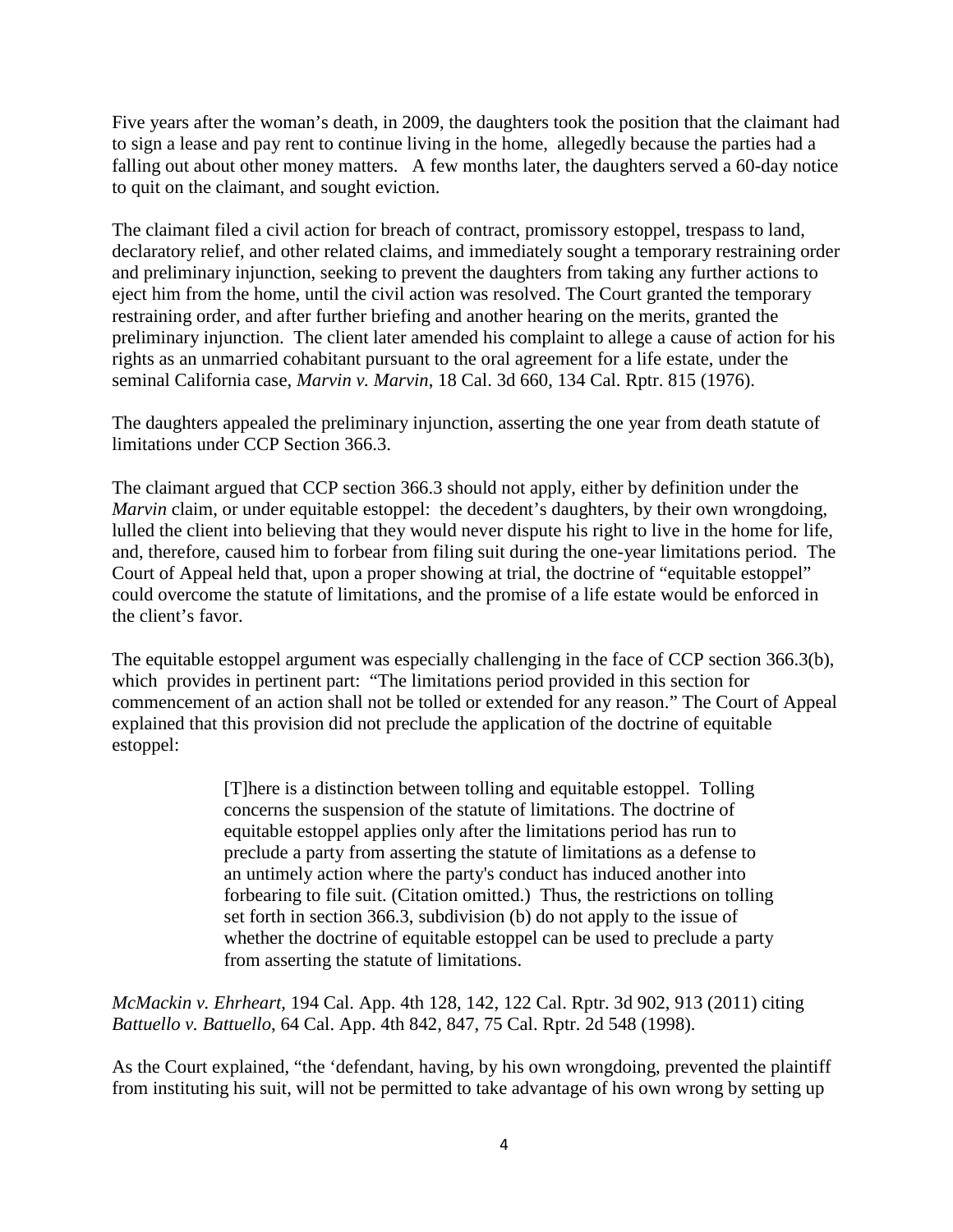the statute [of limitations] as a defense.'" *McMackin,*194 Cal. App. 4th at 142, 122 Cal. Rptr. 3d 902 at 913 quoting *Pashley v. Pacific Elec. Ry. Co.,* 25 Cal. 2d 226, 231–232, 153 P.2d 325 (1944). On that basis, the client's preliminary injunction was affirmed.

### Lessons for Creditors – Some Practical Suggestions

Implications of *McMackin v. Ehrheart* for a *Marvin* claimant, or any other creditor who is going to know when an obligor has died, are fairly obvious:

1) During the lifetime of the promisor, be sure all promises are put in writing, memorialized and secured by a recorded instrument.

2) Make an official creditor's claim within one year of a decedent's death, for any outstanding obligation or promise the decedent made to the claimant. This may require the claimant's initiative in opening a probate, if none has been opened, in which to file the claim.

This also may require the claimant to bring a legal proceeding against the estate—often the family of the decedent—with whom the claimant may have absolutely no dispute at the time.

Common sense would dictate that if the decedent's estate were cooperative, it might be sufficient for the claimant to obtain from the estate representative, within one year from the date of death, a written, signed "Estoppel Certificate" acknowledging the existence of the debt, expressly tolling and/or waiving any statute of limitations, and agreeing that the debt will be paid and the promise effectuated by the estate, without the necessity for filing a probate or making an official "creditor's claim." But this may or may not work –in *Stewart v. Seward* 148 Cal.App.4th 1513 (2007), the court found no tolling or estoppel in a claim falling within Section 366.3, where the formal notice rejecting the creditor's claim, signed with three months remaining but mailed to the creditor with two months and 27 days remaining before one year after the date of death, contained the boilerplate language that "three months" remained to file a lawsuit after rejection of the claim. The creditor filed two days late, three months after the date the rejection notice was mailed, but the Court found it time-barred. The *Stewart* case certainly requires that the estate's intent to be bound and estopped be very clearly and expressly acknowledged. " 'A finding of waiver requires clear and convincing evidence of intentional relinquishment of a known right with awareness of the relevant facts. The waiver may be express, based on the party's words, or implied from conduct indicating an intent to relinquish the right.' " *Goehring v. Chapman University* (2004) 121 Cal.App.4th 353, 456, cited in *Stewart v. Seward, supra* .

### Can a Commercial Creditor or Lender Document Estoppel to Avoid the One-Year Rule?

Implications of *McMackin v. Ehrheart* for a commercial creditor or lender are even less clear, especially because such creditors often do not learn of an obligor's death for more than one year. Further discussion on this point is needed and invited.

1) Could estoppel be built into the underlying documents? Creditors may consider a provision in underlying documentation that expressly requires notice of the death of any obligor or co-